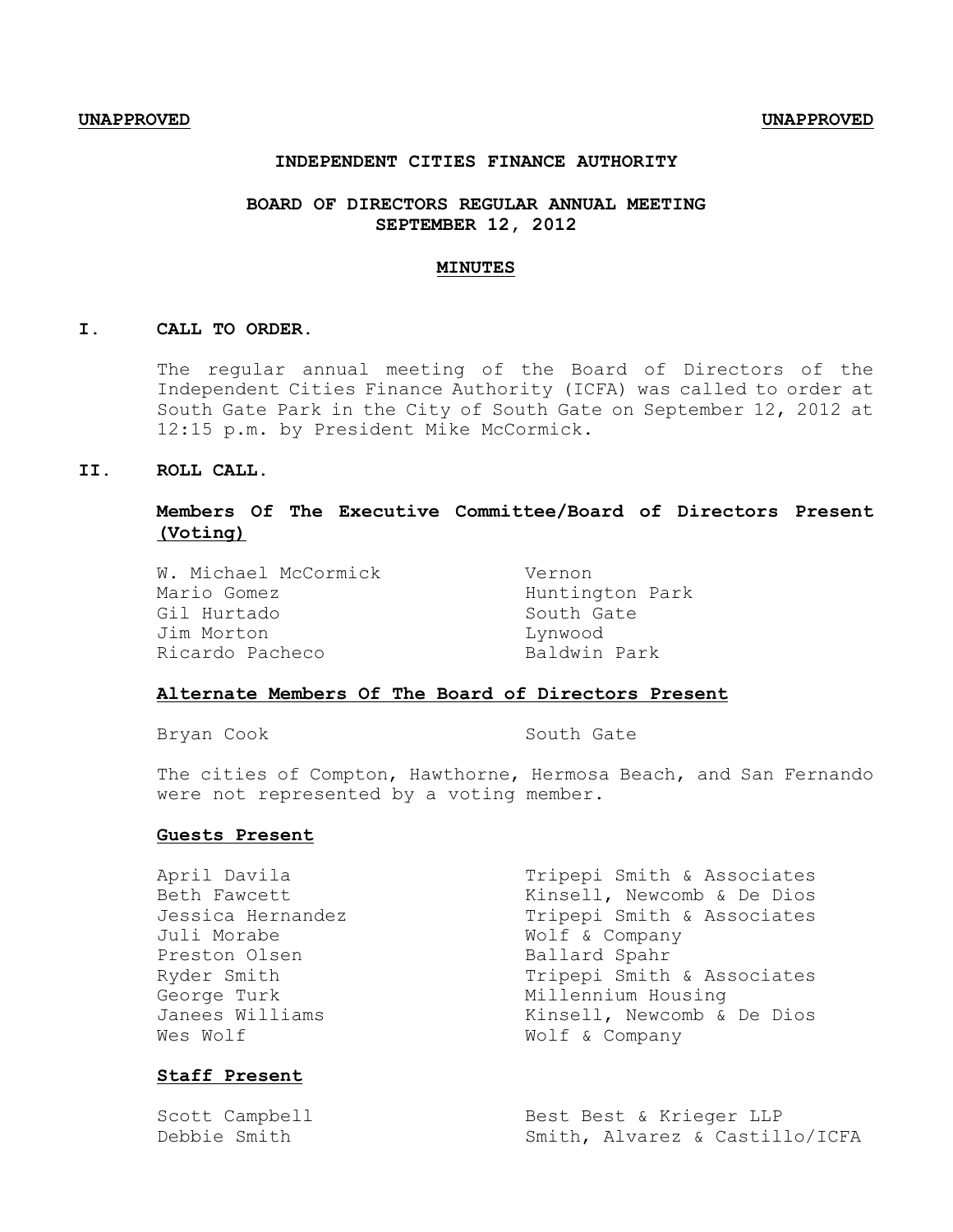#### **III. AMENDMENTS OR ADJUSTMENTS TO THE AGENDA**.

There were no amendments or adjustments to the agenda.

#### **IV. PUBLIC COMMENTS.**

There were no members of the public who wished to speak.

#### **V. NEW BUSINESS.**

**A. APPROVAL OF MINUTES OF THE JUNE 27, 2012 BOARD OF DIRECTORS MEETING.**

It was moved by Jim Morton, seconded by Gil Hurtado, and unanimously carried that the minutes of the June 27, 2012 Board of Directors meeting be approved.

# **B. APPROVAL OF THE CITY OF OCEANSIDE AS AN ASSOCIATE MEMBER (NON-VOTING) OF THE INDEPENDENT CITIES FINANCE AUTHORITY.**

Staff noted that the City of Oceanside will take action on September 19, 2012 to become an associate (non-voting) member of the Independent Cities Finance Authority. ICFA must approve the City of Oceanside as a member of the Authority so that projects in the City are eligible to be funded through ICFA, more specifically funding of Laguna Vista Mobile Estates through Millennium Housing.

President McCormick asked if there were any questions or comments. There were none.

It was moved by Jim Morton, seconded by Gil Hurtado, and unanimously carried as follows:

- 1. To approve the City of Oceanside as an associate member (non-voting) of the Independent Cities Finance Authority; and
- 2. To authorize President McCormick and staff to execute necessary documents relative to associate membership.
- **C. APPROVAL OF THE FINANCING OF A 272-UNIT MANUFACTURED HOME COMMUNITY BY ICFA FOR MILLENNIUM HOUSING OF CALIFORNIA AND ITS AFFILIATES, COACH OF SAN DIEGO, INC. AND MILLENNIUM HOUSING CORPORATION LOCATED IN THE CITY OF OCEANSIDE, COUNTY OF SAN DIEGO.**

Staff reported generally as follows: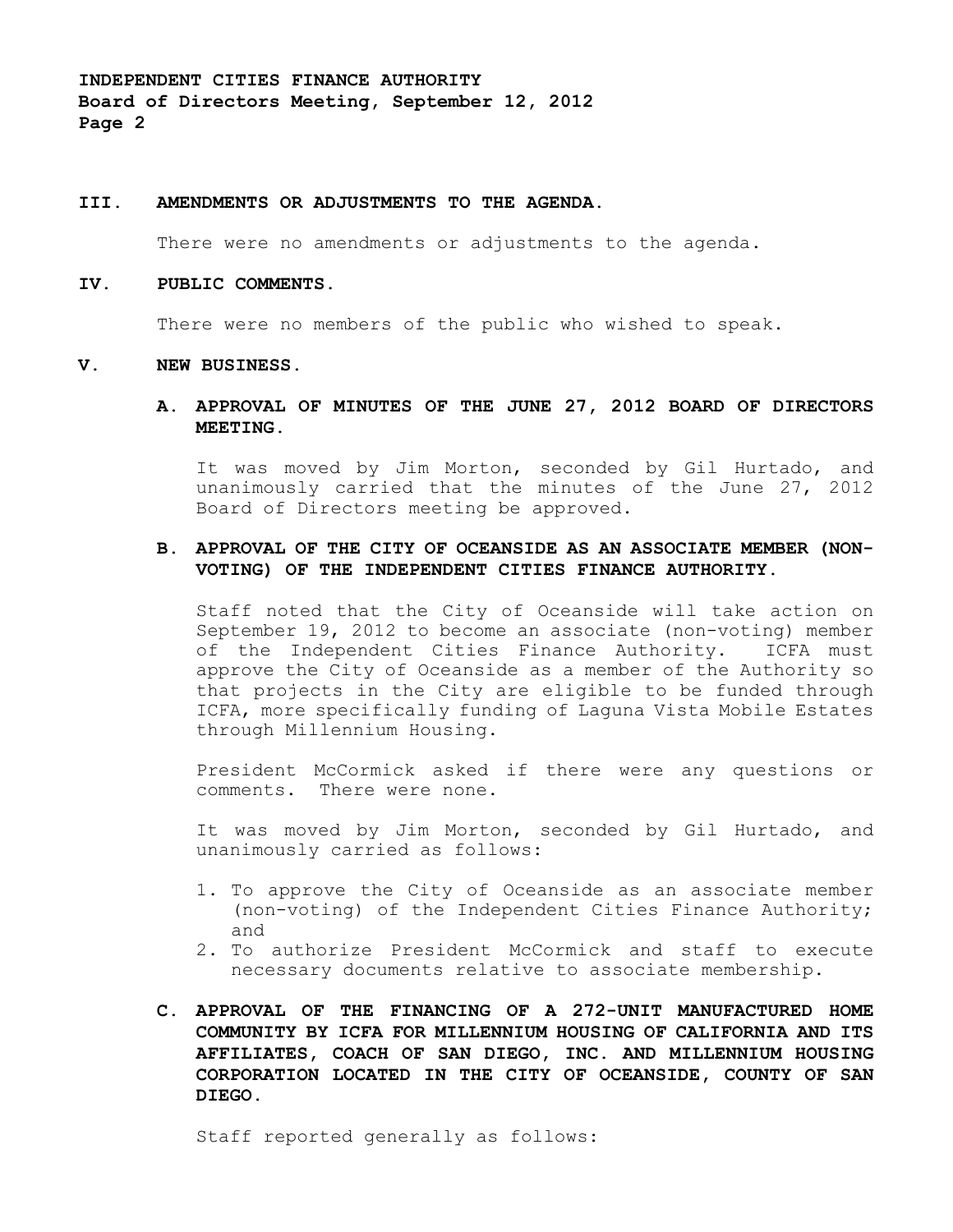The proposal is to finance the purchase of a manufactured home community (Laguna Vista Mobile Estates) in the City of Oceanside on behalf of Millennium Housing.

George Turk of Millennium Housing provided a brief report on the project noting that the City of Oceanside purchased the park 12-13 years ago and is now selling the park due to the abolishment of redevelopment agencies

Staff presented a report on manufactured home communities financed through ICFA, the financial team, and costs of issuance for the project.

President McCormick thanked Mr. Turk for bringing this refinancing to the Authority, and asked if there were any questions or comments. There were none.

It was moved by Mario Gomez, seconded by Jim Morton, and unanimously carried to approve all aspects of the proposed financing on behalf of Millennium Housing.

**D. APPROVAL AND ADOPTION OF RESOLUTION 2012-7 (A RESOLUTION OF THE BOARD OF DIRECTORS/EXECUTIVE COMMITTEE OF THE INDEPENDENT CITIES FINANCE AUTHORITY AUTHORIZING THE ISSUANCE OF NOT TO EXCEED \$14,000,000 AGGREGATE PRINCIPAL AMOUNT OF INDEPENDENT CITIES FINANCE AUTHORITY MOBILE HOME PARK REVENUE BONDS (LAGUNA VISTA MOBILE ESTATES) SERIES 2012A AND INDEPENDENT CITIES FINANCE AUTHORITY MOBILE HOME PARK SUBORDINATE REVENUE BONDS (LAGUNA VISTA MOBILE ESTATES) SERIES 2012B, AND APPROVING CERTAIN DOCUMENTS AND AUTHORIZING CERTAIN ACTIONS IN CONNECTION THEREWITH).**

Staff reported generally as follows:

Resolution 2012-7 is the ICFA document which formally authorizes the issuance and delivery of the bonds and authorizes the execution of the bond documents. The various bond documents facilitate the funding thereof.

It was noted that ICFA will receive a fee at closing equal to 20 basis points times the principal amount of the bonds issued. ICFA will thereafter receive an annual fee equal to 10 basis points on the outstanding principal of the bonds as long as the bonds are outstanding. The bonds are not an obligation of the Authority. They are payable solely from revenues from the parks to repayment of the bonds. Generally, after issuance of the bonds, ICFA's responsibilities will be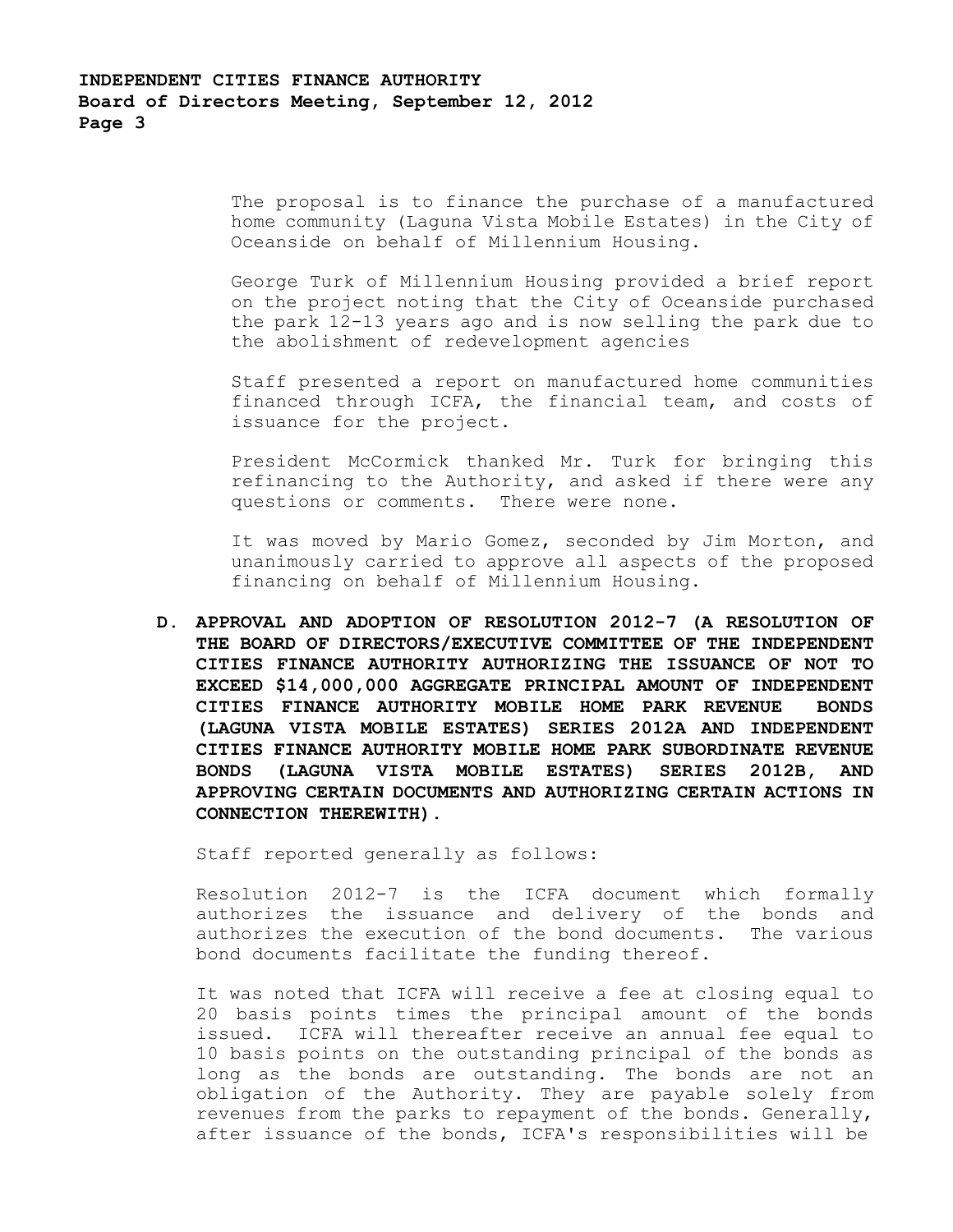limited to reviewing reports provided by the Oversight Agent and the Trustee.

President McCormick asked if there were any questions or comments. There were none.

It was moved by Gil Hurtado, seconded by Mario Gomez, and unanimously carried as follows:

- 1. To approve/adopt Resolution 2012-7 approving the bond issuance and the various agreements and documents relating thereto; and
- 2. To authorize President McCormick and staff to execute all necessary documents.
- **E. APPROVAL OF THE FINANCING OF A 126-UNIT AND A 297-UNIT MANUFACTURED HOME COMMUNITY BY ICFA FOR MILLENNIUM HOUSING OF CALIFORNIA AND ITS AFFILIATES, COACH OF SAN DIEGO, INC. AND MILLENNIUM HOUSING CORPORATION LOCATED IN THE CITY OF ROHNERT PARK, COUNTY OF SONOMA.**

Staff reported generally as follows:

The proposal is to finance the refunding of two manufactured home communities (Rancho Feliz and Las Casitas De Sonoma) in the City of Rohnert Park on behalf of Millennium Housing. It was noted that the City of Rohnert Park is currently an associate member of the Authority.

George Turk of Millennium Housing provided a brief report on the projects noting that both parks are 100% occupied.

Staff presented a report on manufactured home communities financed through ICFA, the financial team, and costs of issuance for the project.

President McCormick expressed appreciation to Mr. Turk for bringing this refinancing to the Authority and noted that this is the twelfth project Mr. Turk has brought before the Authority. President McCormick asked if there were any questions or comments. There were none.

It was moved by Mario Gomez, seconded by Jim Morton, and unanimously carried to approve all aspects of the proposed financing on behalf of Millennium Housing.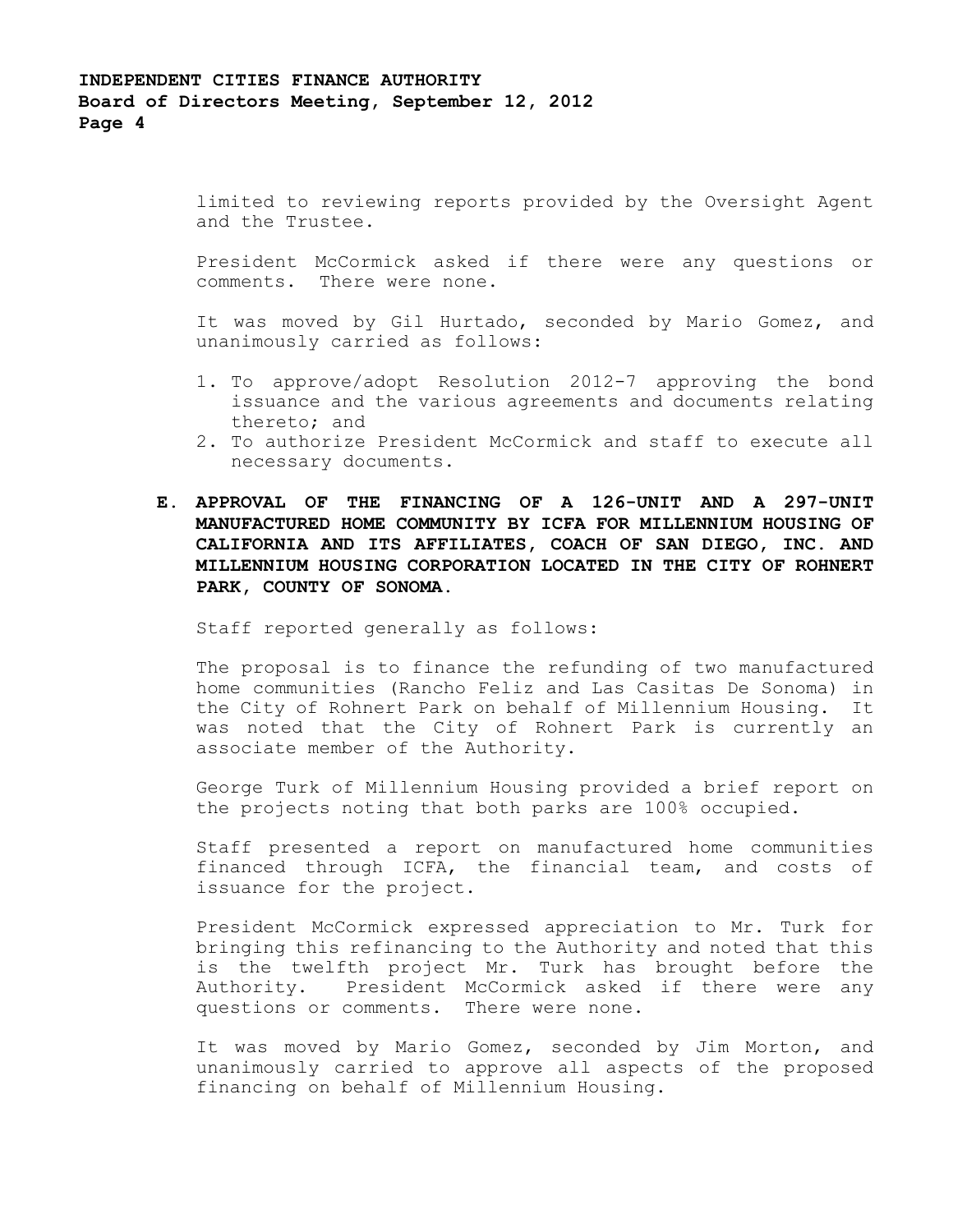> **F. APPROVAL AND ADOPTION OF RESOLUTION 2012-8 (A RESOLUTION OF THE BOARD OF DIRECTORS/EXECUTIVE COMMITTEE OF THE INDEPENDENT CITIES FINANCE AUTHORITY AUTHORIZING THE ISSUANCE OF NOT TO EXCEED \$25,500,000 AGGREGATE PRINCIPAL AMOUNT OF INDEPENDENT CITIES FINANCE AUTHORITY MOBILE HOME PARK REVENUE REFUNDING BONDS (RANCHO FELIZ AND LAS CASITAS DE SONOMA) SERIES 2012A AND INDEPENDENT CITIES FINANCE AUTHORITY MOBILE HOME PARK SUBORDINATE REVENUE REFUNDING BONDS (RANCHO FELIZ AND LAS CASITAS DE SONOMA) SERIES 2012B (FEDERALLY TAXABLE), AND APPROVING CERTAIN DOCUMENTS AND AUTHORIZING CERTAIN ACTIONS IN CONNECTION THEREWITH).**

Staff presented a revised resolution to those in attendance reflecting minor changes suggested by Legal Counsel, and reported generally as follows:

Resolution 2012-8 is the ICFA document which formally authorizes the issuance and delivery of the bonds and authorizes the execution of the bond documents. The various bond documents facilitate the funding thereof.

It was noted that ICFA will receive a fee at closing equal to 20 basis points times the principal amount of the bonds issued. ICFA will thereafter receive an annual fee equal to 10 basis points on the outstanding principal of the bonds as long as the bonds are outstanding. The bonds are not an obligation of the Authority. They are payable solely from revenues from the parks to repayment of the bonds. Generally, after issuance of the bonds, ICFA's responsibilities will be limited to reviewing reports provided by the Oversight Agent and the Trustee.

President McCormick asked if there were any questions or comments. There were none.

It was moved by Mario Gomez, seconded by Gil Hurtado, and unanimously carried as follows:

- 1. To approve/adopt Resolution 2012-8 approving the bond issuance and the various agreements and documents relating thereto; and
- 2. To authorize President McCormick and staff to execute all necessary documents.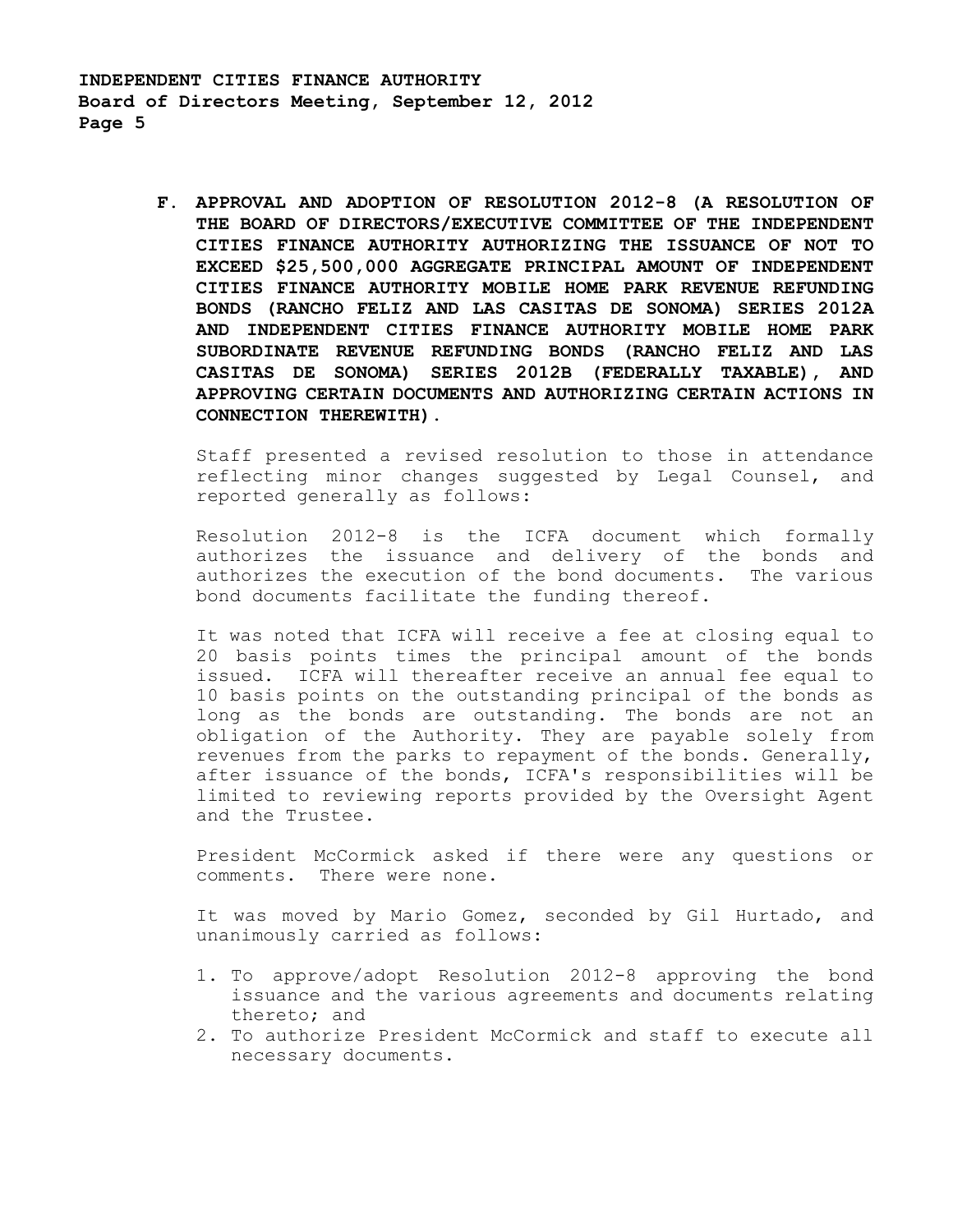# **G. DISCUSSION/APPROVAL OF A LETTER OF ENGAGEMENT BETWEEN U.S. ADVOCACY AND ICFA, AND A MARKET EDUCATION CAMPAIGN.**

Staff reported generally as follows:

It has come to our attention through Bruce Young, a former Assemblyman and current Sacramento lobbyist whom ICFA retained about two years ago, that Bill Lockyer, the California State Treasurer, has been outspoken about his displeasure with Joint Powers Authorities that do not have elected officials serving on the Board of Directors. He is particularly upset with the agencies that simply "rent" the League of California Cities and Counties names without any public official involvement.

The Treasurer has also been critical of the fees and costs, as well as the flamboyant lifestyles of executives associated with the California Statewide Communities Development Authority (a spinoff of the League of California Cities and the California State Association of Counties), which appears to be the target of the current probe.

At the request of the State Treasurer, the Joint Legislative Audit Committee conducted an audit of three public agencies that issue conduit bonds and their compliance with applicable laws and other regulations: 1) the California Health Facilities Finance Authority (a state entity located within the State Treasurer's Office); 2) the California Statewide Communities Development Authority (a joint powers authority); and 3) the California Municipal Finance Authority (a joint powers authority). Staff outlined the key findings and recommendations of the Joint Legislative Audit Committee report and noted that, as a result of said report, it is almost certain that legislation will be introduced next year that will deal directly with compensation, conflict of interest and other limitations on how joint powers authorities do business.

Even though ICFA is not the target, the "business plan" is clearly at risk. However, because ICFA is unique and its Board is made up entirely of elected officials, it is thought that ICFA could serve as a template for the Statewide standards that the Treasurer is looking for.

In that regard, it is important that ICFA immediately become a part of the dialogue with the Treasuer's Office, the Joint Legislative Audit Committee, and the Legislature. In order to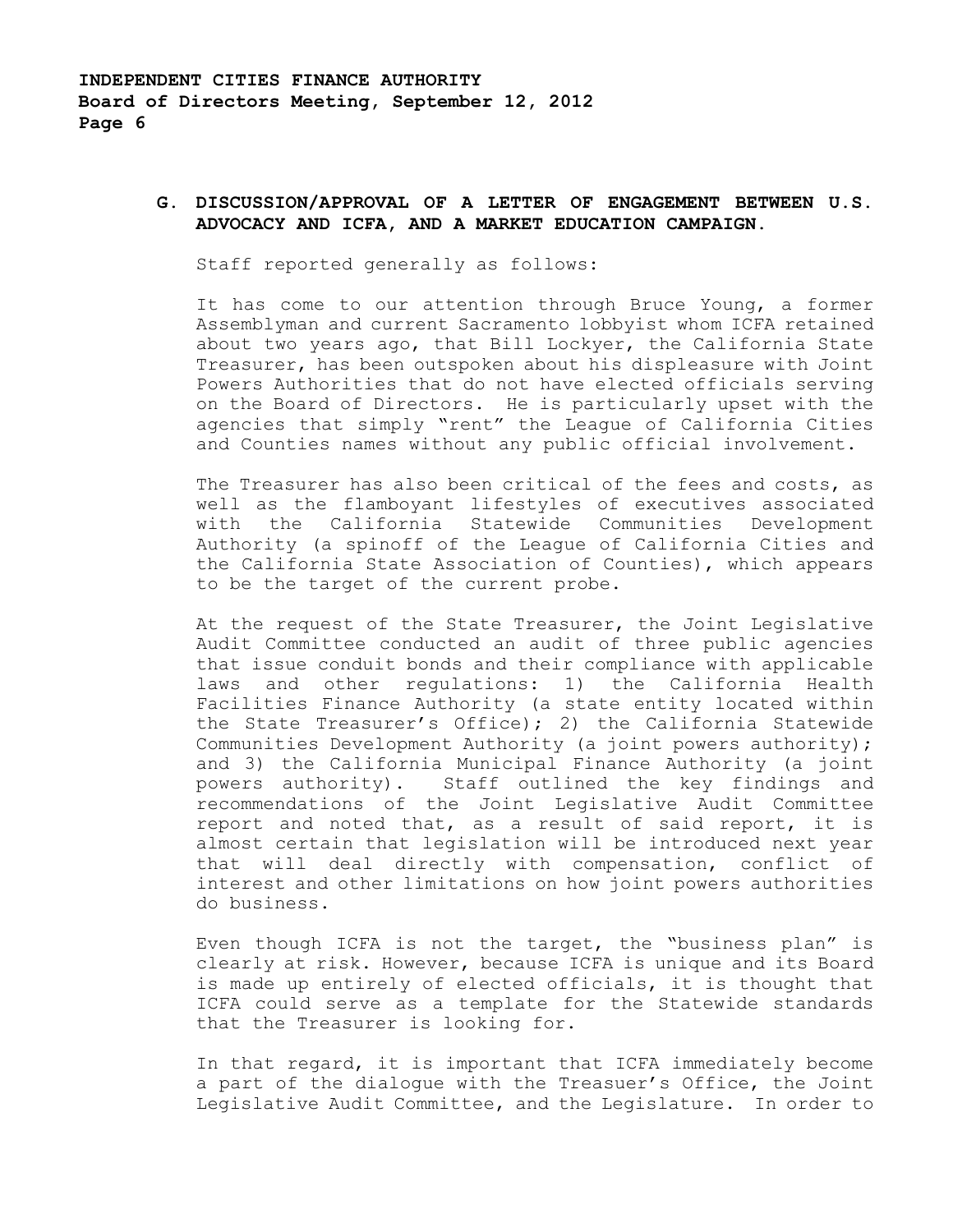accomplish this, staff recommended that ICFA enter into a Letter of Engagement with U.S. Advocacy (Bruce Young) at a fee of \$7,500 per month for a six month period and approve a fairly extensive market education campaign at a cost not to exceed \$115,000.

Staff outlined the components of the Market Education Campaign which includes:

- Sacramento Representation & Guidance
- Content Development for Education Pieces
- Photography
- Video Production
- Press Releases & Associated Press
- Upkeep on the Website Beyond the Initial Marketing Services
- Expansion of the Website Menu & Associated Content Page
- Strategic Messaging Development
- Public Facing Disclosure Documents
- Response to Media Inquiries
- Market Education & Coordination With Other Parties
- Educational Tours to Sacramento

After a lengthy discussion of the Market Education Campaign and the estimated costs thereof and the need for ICFA's involvement, it was moved by Jim Morton, seconded by Mario Gomez, and unanimously carried as follows:

- 1. To approve the Letter of Engagement between U.S. Advocacy and ICFA at a fee of \$7,500 per month for a six month period; and
- 2. To approve the Market Education Campaign outlined, with a direction for staff to be frugal and keep a close eye on the funds being expended.

# **H. DISCUSSION/APPROVAL OF AN ICFA EDUCATIONAL SEMINAR ON JANUARY 16, 2013.**

Staff reported generally as follows:

Part of ICFA's marketing program was the implementation of an educational seminar geared towards elected officials and city staff to make them more aware of ICFA and its programs. In that regard, ICFA staff and consultants are in the planning stages of a conference to be held on Wednesday, January 16, 2013 from 9:00 a.m. to 1:00 p.m. at Luminarias Restaurant in the City of Monterey Park.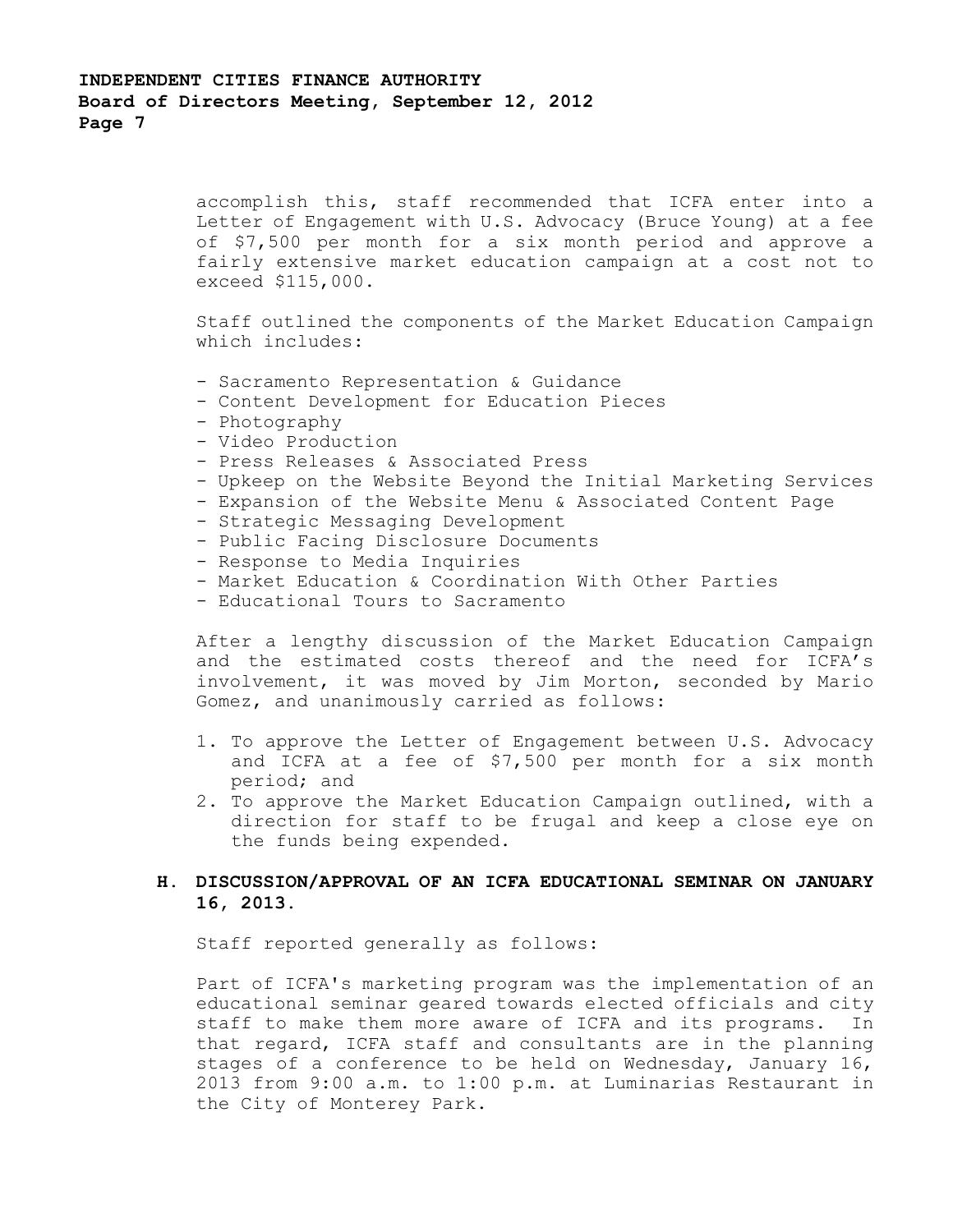The program will consist of an opening session and four breakout sessions, along with continental breakfast, lunch and table top displays. It is anticipated that the cost of the event will be approximately \$5,000, of which ICFA approved \$1,000.

 In response to a question, it was noted that \$1,500 has been committed and that additional sponsors are being sought to offset the remaining costs.

It was moved by Ricardo Pacheco, seconded by Mario Gomez, and unanimously carried to authorize staff to proceed with planning and implementing an educational seminar on January 16, 2013.

### **I. UPDATE ON PENDING PROJECTS/ACTIVITIES.**

Staffed noted that at the last Board meeting a Community Outreach Program was approved which allows for each eligible Board Member to allocate \$5,000 to a charitable organization of their choice. Staff will develop a sample letter for the charitable organization to type on their letterhead requesting the funds, identifying what the funds will be used for, and signed by an authorized representative of the organization. Upon receipt of the letter, staff will then process the requested contribution.

President McCormick asked if there were any questions or comments. There were none.

It was moved by Jim Morton, seconded by Gil Hurtado, and unanimously carried to authorize staff to develop said letter and process requested contributions.

#### **VI. COMMENTS FROM BOARD MEMBERS.**

Gil Hurtado welcomed all those present to the City of South Gate.

Vice President Gomez invited all those present to an event being sponsored by the Southeast Women's Organization on September  $22^{nd}$ .

President McCormick invited all those present to a Boy Scout Troop 419 Pancake Breakfast on October 13th.